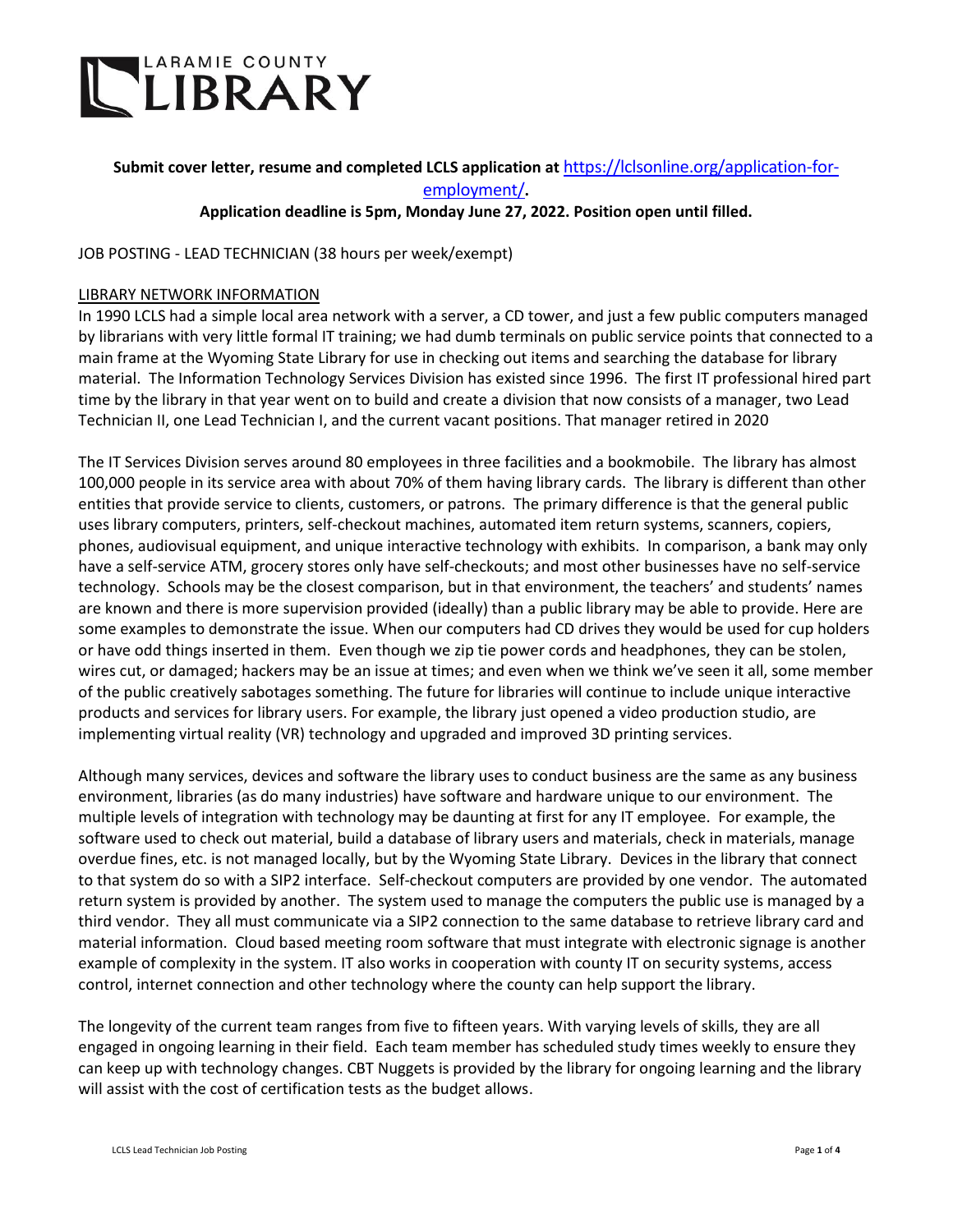# LARAMIE COUNTY

The team is customer service oriented and understands the unique environment of a library where every service provided depends on reliable networks from desktops to materials return systems to printers to internet connectivity. They are cohesive and generally handle conflict well. They are collaborative and generous with each other.

The annual Technology Plan is the vision for current and future technology needs of the library system; library administration utilizes the Technology Plan for creating annual budgets. The Technology Plan ensures that end of life and new ideas for projects that improve IT in the library are documented and researched, including cost and employee implementation time well before funds are available. Lead Technicians assist in research for this document as well as providing input on needs. The plan provides the library the ability to be strategic in implementation so that costs are minimized. The library technology budget, excluding employee costs, is anywhere from \$100,000 to \$500,000 annually. This is about 7% of the total budget.

#### RESPONSIBILITIES

The primary responsibility of the person in this position is to assist the IT Manager to ensure the smooth day-today operation of all aspects of the network as well as audio visual provided in meeting rooms. Some of the tasks necessary to successfully fulfill this responsibility are: assisting with maintenance of all equipment dealing with technology; troubleshooting and repair of staff and public access computers with various configurations, miscellaneous printers and scanners; documentation; training staff on software and hardware; training the public; working on the Computer Center help desk a few hours per week; and troubleshooting a variety of software products.

Other tasks include: assisting with maintenance, configuration, and installation of servers, switches, routers, VOIP phone system, etc.; investigating new software and hardware and making recommendations to the IT Manager; providing VPN support to the branch libraries and vendors; and insuring mission critical backup systems run nightly.

The individual in this position will report directly to the IT Manager. The IT team consists of a Manager and four employees at either the Lead Technician I or Lead Technician II level. LCLS works with a consultant from GadellNet and various vendors and technical support providers.

## QUALIFICATIONS

The qualified individual will demonstrate strong hardware troubleshooting skills, problem solving skills, be analytical, detail oriented and persistent. It is critical that the person in this position have excellent communication skills and be able to communicate well with those who have had no exposure to computers (and may hate them); with those who are experts (consultants); clients; library co-workers; and with the rest of the IT team.

The individual in this position must be able to teach and train both the general public and staff. The ability to work independently yet thrive in a team environment is essential to success. This person must have sufficient physical strength and dexterity to lift, move, and manipulate equipment, boxes, files and other items pertinent to this position. The ability to work quickly and efficiently is a necessity in the library's environment. Accuracy, time management skills, and documentation skills are essential.

The position that is open may be filled as a Lead Technician I or II. The job descriptions include the qualifications necessary for each position.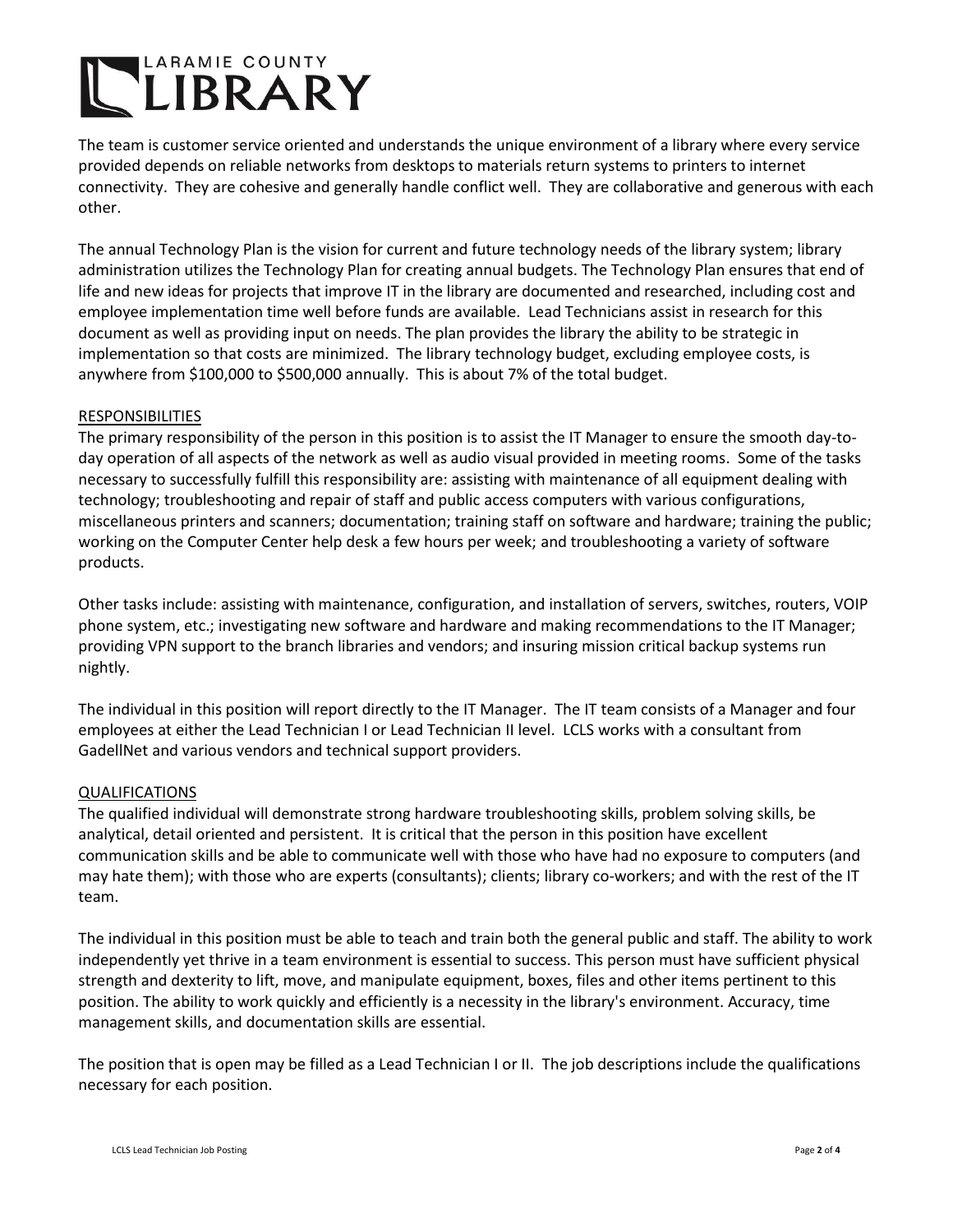

### SCHEDULE

Sample schedule

|        | MON.  | TUE.    | WED.    | THU.    | FRI.    | SAT.    | SUN.    |
|--------|-------|---------|---------|---------|---------|---------|---------|
| Week 1 | $9-6$ | $9-6$   | $9 - 5$ | $9 - 5$ | $9 - 6$ | off     | off     |
| Week 2 | $9-6$ | $9 - 6$ | $9 - 5$ | $9 - 5$ | off     | $9 - 6$ | $8 - 5$ |
| Week 3 | off   | $9 - 6$ | $9 - 5$ | $9 - 5$ | off     | off     | off     |

Note: In addition to these hours the employee works on call weeknights 6pm-9pm rotating with all IT Division employees.

This is an exempt position. The individual must work any hours necessary to complete their work. LCLS may, by FSLA standards, require a regular work schedule set forth by the manager. The schedule will be cyclical after the initial training period, with two days off a week, not necessarily in a row.

LCLS expects all employees to be willing to work anytime the library is open or any time before or after hours as necessary for the position. **The schedule is subject to change for the needs of the library.** The library is open Monday through Thursday 10 a.m. to 9 p.m., Friday and Saturday 10 a.m. to 6 p.m. and Sundays 1 p.m. to 5 p.m. Due to the nature of this position the person hired will be expected to work times when the library is closed.

### REMUNERATION

The hiring range for this position is: Lead Technician I \$55,000 to \$58,000 per year Lead Technician II \$59,000 to \$63,000 per year

Example of remuneration:

- $\bullet$  Salary \$55,000
- Wyoming Retirement System (WRS) \$10,241 (18.62% paid of gross earnings) \*
- Total remuneration is \$65,241

\*WRS:

- o LCLS pays both the employee (currently 9.25%) and employer percentage (currently 9.37%) to WRS, if an employee is vested and leaves prior to retirement, only the employee portion, as defined by state law, is available to the resigning employee. The employer portion remains with WRS.
- $\circ$  If the employee is vested and retires from the library, the benefit received will last for the employee's lifetime, even if those benefits exceed what was deposited by the library on their behalf. The monthly benefit is based on years of service and average salary.
- $\circ$  401Ks only pay out what was invested and dividends on those investments. If you out live those dollars, you no longer have those funds in retirement.

#### BENEFITS

Employees pay into Social Security. LCLS pays 100% for participation in the Wyoming Retirement System. The rate is currently **18.62%** of gross earnings annually. LCLS also pays 100% of the premium for \$25,000 term life insurance policy for the employee. This position carries holiday pay, vacation leave and sick leave. Vacation leave